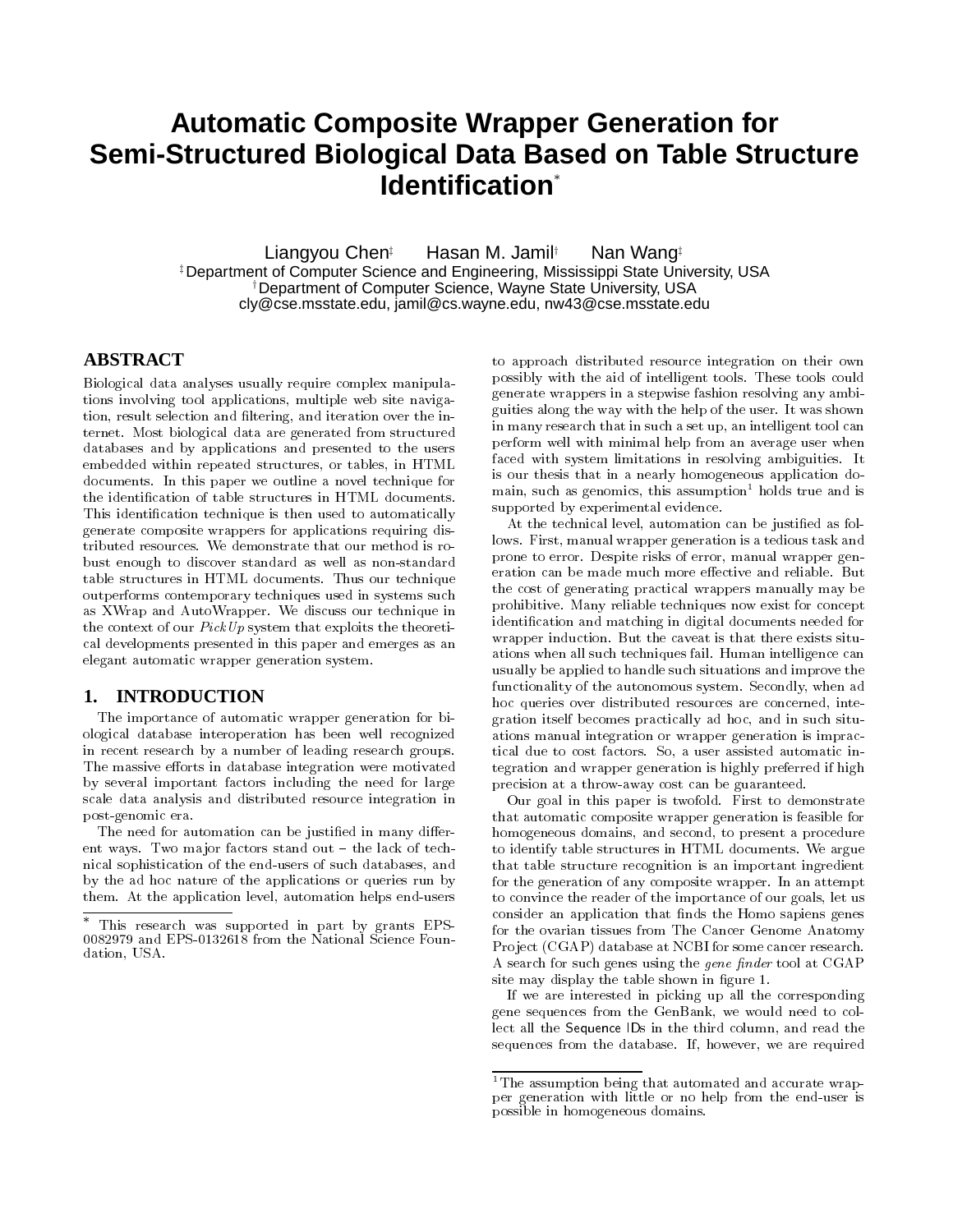| XGXAXP)<br>The Cancer Genome Anatomy Project                                                                                                                                            |                  |                                                                                   |                                                           |                                                                       |  |  |  |
|-----------------------------------------------------------------------------------------------------------------------------------------------------------------------------------------|------------------|-----------------------------------------------------------------------------------|-----------------------------------------------------------|-----------------------------------------------------------------------|--|--|--|
| <b>CGAP HOW TO</b>                                                                                                                                                                      | Genes            | Chromosomes   Tissues   SAGE Genie   Pathways   Tools                             |                                                           |                                                                       |  |  |  |
| Genes                                                                                                                                                                                   | UniCese Build:   | Gene List<br>GeneFieder Results For: Hs: overy:<br>Hs. 159/Mm. 120                |                                                           |                                                                       |  |  |  |
| <b>Tools and Lists</b><br>CGAP SNP Index<br>- Clone Finder<br>Gene Finder<br>٠<br><b>Batch Gene Finder</b><br><b>GO Browser</b><br>۰<br><b>Wideotide BLAST</b><br><b>SNP Gene Mewer</b> |                  | [Text] [Clones] [NC860] [SAGE]<br>Displaying 1 thru 7 of 7 items                  | <b>Highlight</b> common<br>aspects of the<br>listed genes | Pathways<br>Ontology<br>Malify.<br>SMP <sub>s</sub><br><b>Wildrey</b> |  |  |  |
| <b>NEXT Cancer</b><br>Homan SVC List                                                                                                                                                    | Symbol           | <b>Name</b>                                                                       | <b>Sequence ID</b>                                        | <b>CGAP Gene lafe</b>                                                 |  |  |  |
| <b>Mouse SVC List</b><br><b>SNPs Lists</b><br>٠                                                                                                                                         | ACTG1            | actin, gamma 1                                                                    | NM_001614                                                 | Gene Info.                                                            |  |  |  |
| CGAP bala                                                                                                                                                                               | B <sub>2</sub> M | beta-2-microglobulin                                                              | NM 004048                                                 | Gene Info                                                             |  |  |  |
| · Download                                                                                                                                                                              | CTRB1            | chymotrypsinogen B1                                                               | NM 001906                                                 | Gene Info                                                             |  |  |  |
|                                                                                                                                                                                         | <b>PKM2</b>      | pyruvate kinase, muscle                                                           | NM_002654                                                 | Gene Info                                                             |  |  |  |
| <b>Purchase CGAP Reagents</b><br>CGAP cDNA Clones<br><b>CONA Libraries</b>                                                                                                              | RPLPO            | ribosomal protein, large, PO                                                      | NM 001002<br>NM 053275                                    | Gene Info                                                             |  |  |  |
|                                                                                                                                                                                         | <b>SILV</b>      | silver homolog (mouse)                                                            | NM_006SC6I                                                | Gene Info.                                                            |  |  |  |
| <b>Belated Links</b><br><b>JAX MGI</b><br>MedMore                                                                                                                                       | <b>ST13</b>      | suppression of tumorigenicity 13 (colon carcinoma) (Hsp70<br>interacting protein) | NM 003932                                                 | Gene Info                                                             |  |  |  |

Figure 1: The set of Homo sapiens ovarian tissue genes found in NCBI CGAP Database.

to collect all the sequences corresponding to the full-length MGC clones for each of the genes, we need to follow the links in the CGAP Gene Info column to visit the subsequent pages to collect the accession numbers, and then the sequences from the GenBank database. Figure 2 shows one such table for the first sequence  $NM_001614$  in figure 1. Readers may have noticed that the figure 2 contains yet another table along with other information.

| <b>Purchase CCAP</b><br><b>Reagents</b>                                                                                                                                      | Two-dimensional array displays (similar expression pattern in NCI60<br>or SAGE data)                |                            |                                    |                                             |  |  |
|------------------------------------------------------------------------------------------------------------------------------------------------------------------------------|-----------------------------------------------------------------------------------------------------|----------------------------|------------------------------------|---------------------------------------------|--|--|
| CGAP cDNA<br><b>Clones</b><br><b>cDNA Libraries</b>                                                                                                                          | <b>Cytogenetic Location (from UniGene)</b>                                                          |                            |                                    |                                             |  |  |
| <b>Related Links</b><br><b>JAX MGI</b><br>MedMiner<br><b>MGC</b><br>Molecular<br>Profiling<br><b>Quick Links:</b><br><b>NCLHome</b><br><b>NCICB Home</b><br><b>NCBI Home</b> | Cytogenetic Location: 17q25 Mitelman Breakpoint Data<br><b>Full-Length MGC Clones for This Gene</b> |                            |                                    |                                             |  |  |
|                                                                                                                                                                              | IMAGE Id.                                                                                           | <b>Status</b>              | Accossion                          | <b>GenBank Def Line</b>                     |  |  |
|                                                                                                                                                                              | 2819345<br>2820489                                                                                  | Full Length<br>Full Length | BC000292<br>BC001920               | actin, gamma 1<br>actin, gamma 1            |  |  |
|                                                                                                                                                                              | 2962953                                                                                             | Full Lenath                | BC007442                           | actin, gamma 1                              |  |  |
|                                                                                                                                                                              | 3939552<br>3940861                                                                                  | Full Lenath<br>Full Length | <b>BC009848</b><br><b>BC010999</b> | actin, gamma 1<br>Similar to actin, gamma 1 |  |  |
|                                                                                                                                                                              | 4554944<br>4842665                                                                                  | Full Length<br>Full Lenath | <b>BC012050</b><br><b>BC015695</b> | Similar to actin, gamma 1<br>actin, gamma 1 |  |  |
|                                                                                                                                                                              | 4855463                                                                                             | Full Length                | <b>BC015005</b>                    | actin, gamma 1                              |  |  |
|                                                                                                                                                                              | 4856294<br>4869628                                                                                  | Full Length<br>Full Length | <b>BC015779</b><br><b>BC018774</b> | actin, gamma 1<br>actin, gamma 1            |  |  |
|                                                                                                                                                                              | 3533309                                                                                             | Incomplete                 | <b>BC004223</b>                    |                                             |  |  |

Figure 2: MGC Clones for Gene NM\_001614 shown in figure 1.

In both the pages, identification and manipulation of the table structures are the key operations. Consequently any wrapper generation algorithm must be equipped to do just that. It is important to remark here that the apparent simplicity of the HTML documents<sup>2</sup> is really deceptive. It is well known that tables in general can be captured in many different ways in HTML, possibly using non-standard techniques. Hence identification of HTML record structures in general is not a trivial problem, as it will be evident from the discussions in this paper.

This paper introduces a fully automatic wrapper generation system, called  $PickUp$  [4], for HTML documents based on table structure identification. We organize the presentation of the techniques involved in table structure identification as follows. In section 2, we discuss relevant recent research and compare our approach with several leading research on intuitive grounds. We introduce our *PickUp* system in section 3 and discuss its relationship to life sciences. In particular, in section 3.2 we discuss how table structure identification helps integrate life sciences resources in an ad hoc fashion. Then in section 4, we introduce the so called hierarchical repeated structure identification technique for table structure identification. In this section we discuss relevant theoretical backgrounds and a method that exploits these concepts for automated wrapper generation. This section also reports our automatic wrapper induction system called  $PickUp$ . We also present two examples to show the effectiveness of our method over leading techniques. We then finally summarize in section 6.

#### **RELATED RESEARCH** 2.

Automatic and manual wrapper generation has been a subject of intense research for several years. However, in the context of world wide web and web services, research in wrapper generation have received renewed attention. For the sake of brevity, we will not present a comprehensive discussion on recent advances in this area. Instead, we refer interested readers to surveys such as [7, 16] for an introduction to this subject. In this paper, we will only discuss most relevant research on automatic and semi-automatic wrapper generation and compare our approach with these research because we too take an automatic approach.

Although many other systems also induce wrappers automatically, the induction methods either rely on a large set of training pages, complicated induction rules, or pattern discovery from candidate sources. We induce wrappers from a single web sources without the application of induction rules, training, or pattern discovery. We believe our approach is much more in the line of systems such as XWrap [17], AutoWrapper [11], BYU tool [8, 9] and Island Wrappers [12]. All these systems except AutoWrapper and BYU tool generate wrappers from single web documents with substantial help from the user. Although some of the systems are not fully automatic, it is instructive and pertinent to compare PickUp with these systems as we too generate wrappers for table structures from single web sources but in a fully automatic fashion.

XWrap uses an autonomous heuristic driven boundary discovery method for the recognition of meaningful objects in a source document. It then encodes the information in XML and generates meta-data. The heuristics used can be selected by the user to influence the discovery process of XWrap. But XWrap requires significant amount of user input and guidance and often fails to generate correct wrappers, specially when inappropriate heuristic is selected making it an almost manual and trial-and-error based system. In contrast, PickUp does not require user guidance for nonambiguous tables<sup>3</sup>, and hence can induce wrappers much faster than XWrap.

AutoWrapper on the other hand uses Smith-Waterman algorithm [22] based textual similarity learning for repeated

<sup>&</sup>lt;sup>2</sup>It is important to note here that most web documents, including all the documents at NCBI site, are still written in HTML for many practical purposes. Hence it is important that algorithms manipulating such pages are capable of handling HTML peculiarities. We also believe that translation of HTML to XML does not completely remove the problems associated with HTML documents and hence is not the solution to this problem.

<sup>&</sup>lt;sup>3</sup>A table structure is considered ambiguous if there exists more than one candidate tables in a web document. Users may optionally mark the intended table structure in PickUp to disambiguate the identification correct structure.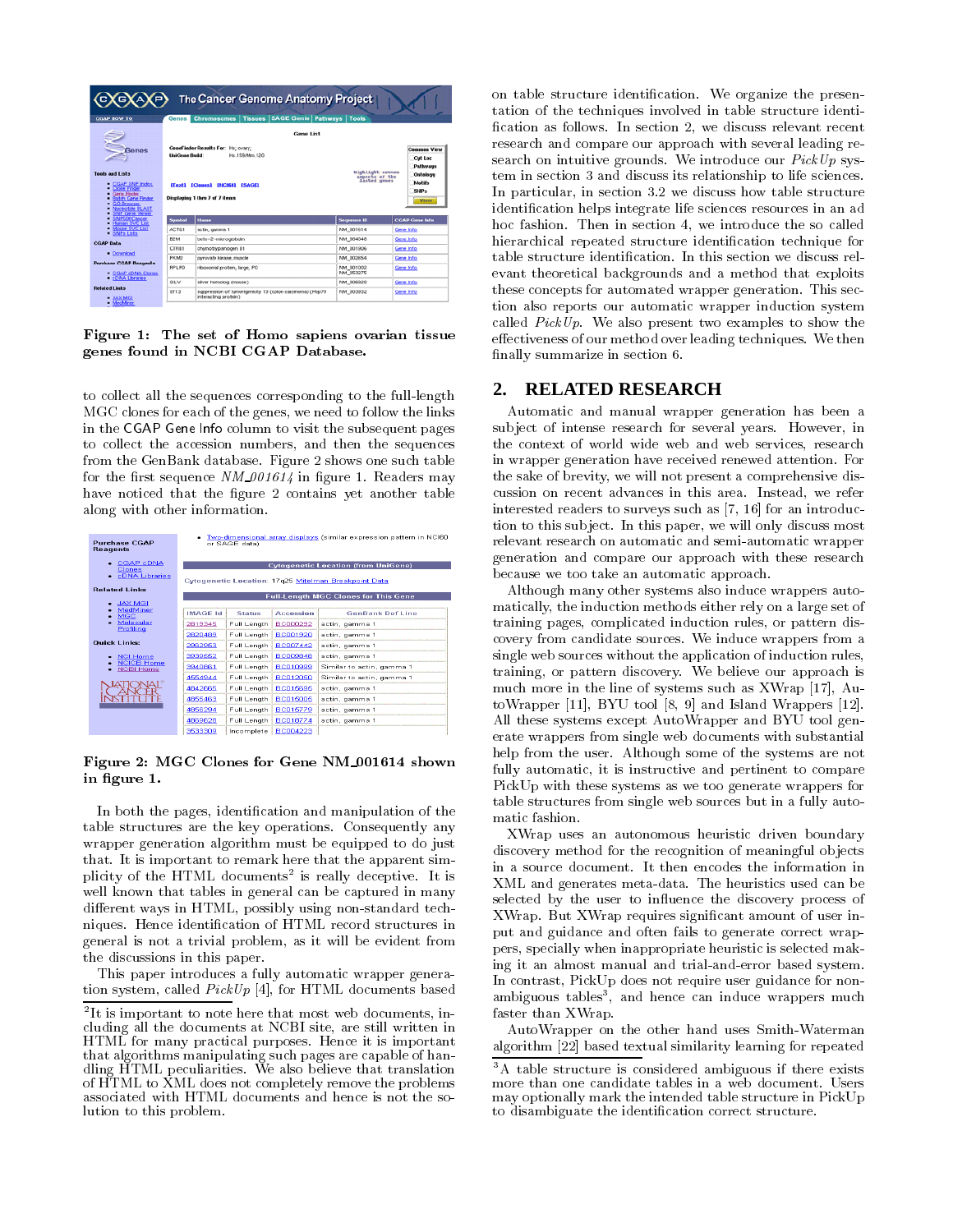structure identification. However, unlike PickUp, AutoWrapper cannot identify table structures represented without HTML table tags, nested tables, empty tables, or even single row tables. Finally, the Island Wrapper system requires that users mark an appropriate set of example texts (training set) for it to generate the wrappers. It uses advanced elementary formal system (AEFS) to automatically learn wrappers. But the quality and success of the induction depends entirely upon the ability of the users to appropriately select sufficiently expressive examples so that the system can learn patterns correctly. The strength of Island Wrapper system lies in the fact that it is based on a formal system and the correctness of the induced wrappers can be reasoned and predicted.

Finally, the system proposed by Embley et. al [8, 9] (called the BYU tool) takes a different approach. To be able to construct a wrapper BYU tool require an accurate ontology designed by expert users manually. Once the ontology is supplied, the system can map and consolidate records from multiple sources to the ontological schema. The approach is restrictive in many ways. We discuss several major limitations. First, applications involving sites with wide variations in ontological structures will extract far less information. On the other hand, PickUp will perform better in applications where accurate ontologies are not available or are difficult to construct. Second, this system will not support ad hoc extraction which is the focus of our approach. Third, the approach is not suitable for table structures at higher depths. PickUp is not limited by nesting depth of tables.

# 3. WRAPPER GENERATION IN THE CON-**TEXT OF GOL**

Data processing in life sciences applications are complicated by two major factors - the distributive nature of the repositories and resources, and specialized tool applications needed to interpret data. As data become abundant, and application tools for interpreting them get increasingly sophisticated, researchers are focusing on new applications that require not just a single data source, or a set of sequences and a set of tools, but are part of a substantial array of complex interacting resources that comprise a high level application delivering useful information. For example, consider an application in protein function prediction. A step in protein function prediction may involve the identification of distant homology of a given query probe as described below.

- 1. For a given probe, retrieve similar sequences (using PatternHunter [19], Canada) from a sequence database (PDB [20], USA).
- 2. Filter unwanted sequences (use a popular homology filter  $[e.g., Blixem [2], UK)$ .
- 3. If more than one sequences survived the filtering, do a multiple sequence alignment (using ClustalW [6], UK). Otherwise, perform a pairwise alignment (using Blast2  $[1]$ , USA).
- 4. Perform a profile generation based on the alignment (use profile generators, e.g., PROFILE [21], UK).
- 5. Use the profile as a probe, and retrieve similar sequences from the sequence database.
- 6. If no new matches, then the profile and the sequences in the previous pass are the solution. Otherwise, perform multiple sequence alignment over the profile and the new matches.

7. Go back to profile generation in step 4.

The simple and partial application above adequately highlights the need for a true workflow enabled query processor that is capable of executing the steps involved, using the resources spread over multiple online sites across several continents. It is our contention that it is perhaps unwise to develop a customized application for this process if the application is unstable, short lived, has a potential to change, or if the sites involved change often without notice. But the traditional approach to this application has been either by developing customized applications that implement the workflow, maintaining it and coping with the changes in sites, or by downloading all the required resources and maintaining them locally, and thereby dealing with loss of currency issues and view maintenance related complexities.

#### $3.1$ Declarative Querying of Life Sciences Data**bases**

At Wayne State University, we are developing an SQL like declarative query language, called the *genomic query language* or GQL  $[13, 15]$ , that is aware of the distributive nature of life sciences resources – data and applications alike. In short, the envisioned language will support ad hoc, declarative and workflow-like querying of "arbitrary" resources. To be able to support such ad hoc declarative querying, we believe two fundamental operations are needed. (i) Since resources in this domain are inherently distributed and heterogeneous, we need a method to extract the target data from multiple sources and combine them in a unified format, and then, as a next step (ii) submit the set of gathered data to an application and extract the desired information from the application output. The extraction and combination of data require semantic reconciliation in several axes - at the structural level of data and at the logical meaning of data. We are using an approach based on ontology generation and merging using  $OntoBuilder$  [10, 18] for semantic reconciliation. The discussion on semantic reconciliation is not relevant for this paper and is therefore, omitted. We focus only on the extraction of target data, which plays a vital role in both the cases – data gathering and tool application.

### **3.2** Remote User Defined Functions

Resources published on the web can be classified into two general categories - plain documents, and documents with forms. Plain documents usually contain data, structured or otherwise, and forms usually capture abstraction of databases (often known as the hidden web), and functionalities of applications as black boxes. Thus, for any form, we are only knowledgeable about its input-output behavior. So, for the purpose of modeling, we can treat them uniformly and think that both types return a defined type of data given a defined set of input data. In this sense, we can consider forms as the recently introduced concept of remote user defined functions [3, 4] in extended SQL, which in turn, is a concept similar to wrappers.

Even when the heterogeneity and disparities of component data repositories are resolved, effective query processing requires customized communication and querying of participating sites, response gathering, reverse transformation of the responses to global view, and often secondary processing at the originating site. We have developed a semi-automatic wrapper generator system, called PickUp [4], that can generate wrappers for web based (plain) documents or forms.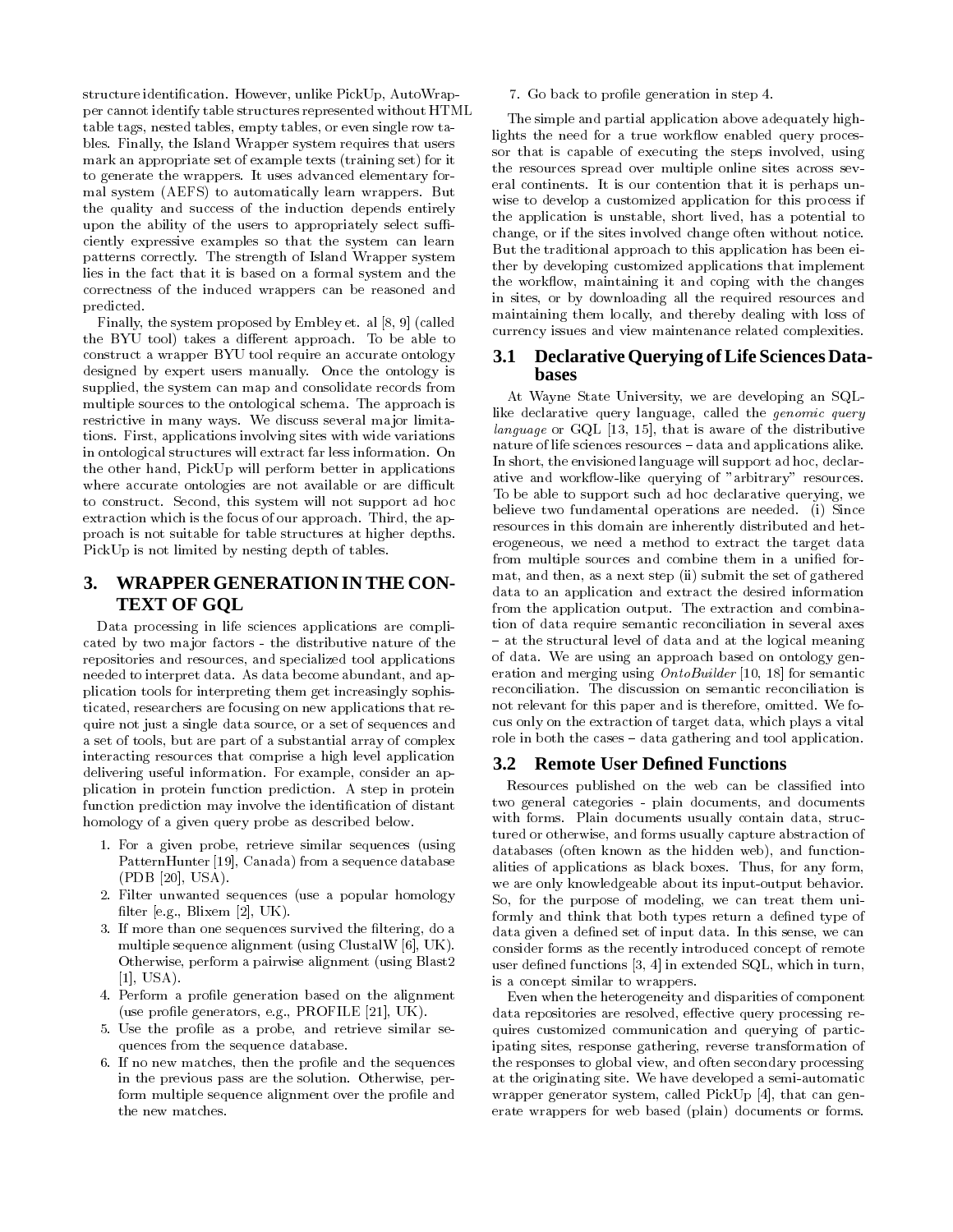These wrappers use our own HTML query language called hyper text query language or HTQL [4], and an SQL extension called the remote user defined function (RUDF) that facilitates direct communication between an SQL engine and the external web sources. This SQL extension basically allows treating web resources as relational tables and is defined using syntax similar to the one shown below. In the extended SQL expression below, a function blast is being defined that accepts an input parameter called query, and returns an output called req\_id. The function is at the URL http://www.ncbi.nlm.nih.gov/blast/Blast.cgi, and the result req\_id can be extracted by executing the HTQL expression  $\langle form \rangle$ .  $\langle input \rangle$  on the returned page.

define function blast href  $http://www.ncbi.nlm.nih.gov/blast/Blast.cqi$ parameters  $query$  varchar $(1000)$ results  $req\_id$  varchar $(40)$ htql value  $\langle form \rangle$ .  $\langle input \rangle$ ;

This function in NCBI database returns BLAST search results when a DNA/Protein sequence is supplied as the query constant (condition). RUDF is actually designed to define functions for form type documents, but it is possible to omit the parameter clause and make it work like a function for extracting data from a plain document. Once defined, the function *blast* can be used anywhere in an SQL statement where a built in function can be used. Our objective in this paper is to show that expressions such as  $\langle form \rangle$ .  $\langle input \rangle$ needed in the htql value clause in the above RUDF expression can be generated in a fully automatic manner. This automation is essential if we insist on ad hoc querying of arbitrary online resources. In our PickUp system, we essentially do just that - generate the RUDF expressions fully automatically for ad hoc integration of remote resources at query run time.

#### **HIERARCHICAL REPEATED STRUC-**4. **TURE RECOGNITION**

In this section we introduce the so called hierarchical repeated structure recognition (HRSR) method for automated table structure identification. The HRSR method is primarily based on the observation that records in table structures in web documents share certain structural regularity. Intuitively, HRSR technique involves the identification of cells in a conceptual table, a reconstruction of rows or records from fragmented cells, and generation of a table model from a set of similar records. Cell identification is facilitated by the path expressions using the hyper text query language (HTQL). These path expressions are used also to model the table structures and the wrappers. In the following sections we will discuss each of these concepts in some details. However, at this point we refer the readers to [4] for an introduction to HTQL and its associated tag-tree data model<sup>4</sup> on which our subsequent discussions are based.

### 4.1 Structural Relationships of HTML Elements in Tag-Tree Data Model

An HTML document in our tag-tree data model is a sequence of items. Items are of two types - tag items (HTML tags) and text items. As usual, tags items are of two types - start tags (or s tags) and end tags (or e-tags). For any two s tags  $s_1$  (short form of  $\langle s_1 \rangle$ ) and  $s_2$  in any document d, s<sub>2</sub> is said to be *reachable* from  $s_1$ , written  $s_1 \rightarrow s_2$ , if  $s_2$ follows  $s_1$ , and the corresponding e-tag of  $s_1$  follows  $s_2$  in d.

Thus, by definition, the s-tags in  $d$  naturally induces a partial order on all the s-tags of  $d$  - i.e., for any three stags a, b, c,  $a \rightarrow a$ ,  $a \rightarrow b \land b \rightarrow c \Rightarrow a \rightarrow c$ , and  $a \rightarrow$  $b \wedge b \rightarrow a \Rightarrow a = b$  hold. Given two s-tags a and c,  $path(a, c)$ holds if  $a \rightarrow c$  holds, and  $path(a, c) = a.b_1 \dots b_n.c$  when  $a \to b_1, b_1 \to b_2, \ldots, b_{n-1} \to b_n, b_n \to c.$ 

For any two distinct stags  $s_1$  and  $s_2$  such that  $s_1 \rightarrow s_2$ holds,  $s_1$  induces a natural indexing on all s such that  $s_1 \rightarrow$ s, and  $s_2 = s$ . For all such s,  $s_1$  sk represents the kth s after  $s_1$  such that  $s_1 \rightarrow s$  holds. Notice that a.c always holds when a.b.c holds. For example, when a.b.c.d.c.e holds, a.c1 means a.b.c and a.c2 means a.b.c.d.c while a.c or a.c0 means all c such that  $a \rightarrow c$  holds.

Furthermore, it is assumed that every HTML document begins with a special *null* tag, or n-tag. So, for any s-tag  $s$ ,  $null \rightarrow s$  always holds. Since the n-tag is a special tag, for any s-tag s,  $path(s) \equiv path(null, s)$ . As such, a.b.c.d.c.e  $\equiv$  $a1.b1.c1.d1.c1.e1.$ 

A path  $p$  is called complete if all its tags are indexed, i.e.,  $a1.b1.c1.d1.c1.e1$  is a complete path. The tags in a complete path with the indices are called qualified tags. The trailing qualified tag of a complete path is called the target tag. For any complete path p,  $seq(p)$  denotes the sequence of tags in p. i.e., for an arbitrary  $p = a1.b.c1.d.c1.e1, seq(p) =$  $a, b, c, d, c, e$ .

Let  $p_1, \ldots, p_n$  be a set C of complete paths with identical trailing tags (may differ in indices). Let  $2^C$  be all possible subsets of C such that for each  $c \in 2^C$ , and for all  $p_1, p_2 \in c$ ,  $\text{seq}(p_1) = \text{seq}(p_2)$  and all  $p \in c$  share a common suffix  $\sigma_c$  of qualified tags. Each such  $c$  is called a family of structurally *similar* paths.

For a given pair of sets  $c_1, c_2 \in 2^C$ ,  $c_1$  is preferred over  $c_2$ if the length of every paths in  $c_1$  is longer than the length of the paths in  $c_2$ , and the length of  $\sigma_{c_1}$  is longer than length<br>of  $\sigma_{c_2}$ . A set  $c \in 2^C$  is *most preferred* if there exists no  $c'$ such that  $c'$  is preferred over  $c$ .

However, for any  $c \in 2^C$ , c is called a *related* family of paths if all  $p \in c$  share a common prefix  $\pi_c$  of qualified tags. For a given pair of sets of related family paths  $c_1, c_2 \in 2^C$ ,  $c_1$ is preferred over  $c_2$  if the length of  $\pi_{c_1}$  is longer than length of  $\pi_{c_2}$ . A set  $c \in 2^C$  of related family paths is *most preferred* if there exists no  $c'$  such that  $c'$  is preferred over c.

The problem of automatic table structure identification is thus stated as the identification of the largest set  $S$  of most preferred structurally similar paths and the largest set  $R$  of most preferred related family paths in document  $d$  at item offset<sup>5</sup>  $\delta$  such that the length of the common prefix of paths in  $R \cup S$  is maximized.

 $4$ In the context of the discussions presented in section 4.1, it is important to remark that the fluidity of HTML documents and its tag structures do not break down our data model. Hence it is not necessary, as we tacitly assume in this paper, that HTML documents are somewhat regular have matching start and end tags.

<sup>&</sup>lt;sup>5</sup>The offset  $\delta$  is used to discover target table structure using the tag preceding immediately before the offset. Thus using a zero offset is tantamount to the discovery of structure appearing anywhere in the document (from the start to end of document). We will take up the discussion on the importance of  $\delta$  again in section 4.2.1.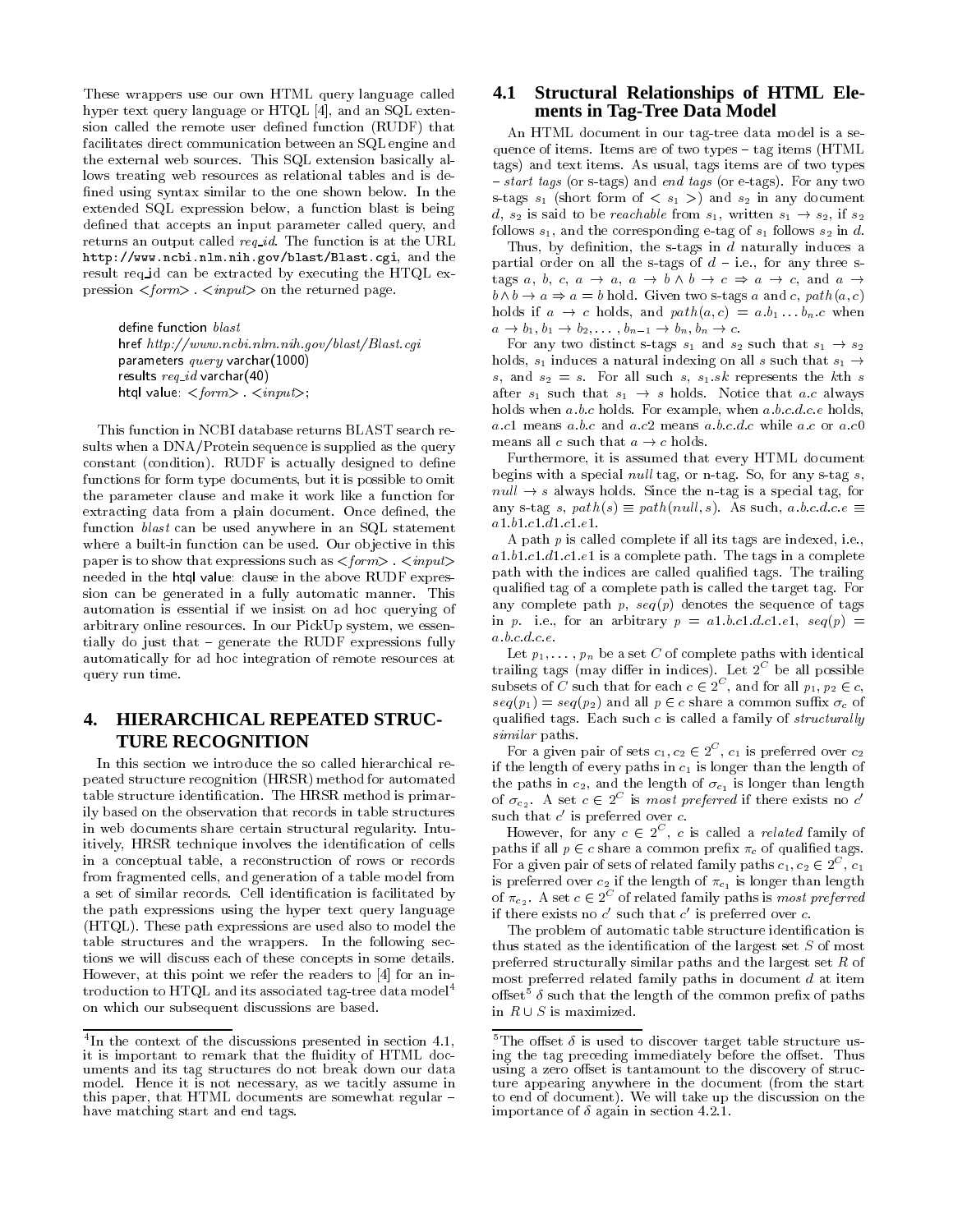#### **Discovery of Regular Structures** 4.2

A major assumption we exploit in our system is that record structures in a document share a structural pattern, and thus all paths to its components (columns) share a common prefix. To discover such common substructures, we exploit the idea of repeated pattern mining in gene sequences [14]. The difference is that we now mine HTML tag sequence instead of gene sequence. The entire process is explained in the next few sections.

### 4.2.1 Target Structure Recognition

In a given document  $d$ , it is possible that it includes several tables. Every such table structure (not necessarily represented using HTML table tag) will have repeated tag structure or sub-trees (captured in the form of paths). With the help of a variant of SeqMiner tool [14], we discover all repeated patterns and their repeat count in the tag trees of d. Then we rank all the repeated patterns using a simple function  $R$ . The function  $R$  returns an integer value for every repeated pattern given the length of the repeat sequence and the frequency of repeat. Ranking of repeats (and thus identification of record structure) is somewhat tricky since unintended identification is possible. For this paper we assume that ranking of a pattern must be high if it has high frequency (many records) and long pattern length (many attributes or columns). So we use the function  $R(n, m) = n*m$ where  $n$  is the length of the repeated pattern and  $m$  is the frequency of repeat. It is possible that several patterns will be assigned the same ranking using this formula. So, we choose the first pattern as a candidate for the record structure since each one of them are equally valid.

In situations where a wrong table structure becomes the candidate, PickUp allows marking a target table on the HTML document to disambiguate the identification. This marking of an element, a row, or a table virtually marks the first tag  $t$  that precedes the marked element in  $d$ . This  $t$  is now used as a candidate for target repeated pattern identification where  $t$  is the leading tag. We then use the techniques described in the following section to generate path expressions for  $t$  and move on to generate a record structure involving  $t$ . If  $t$  falls within the boundary of the target table structure, our method is guaranteed to find the intended structure. However, it is easy to notice that in an unmarked document, the special *null* tag is assumed to be the leading tag of a candidate repeat pattern outlined above. It implies that marking is well defined and robust, and its use or omission does not break down our procedure.

#### 4.2.2 HTQL Path Expression Generation

Once the repeated tag pattern determined (or the leading tag of a candidate pattern is known through marking), we need to generate the HTQL expressions for the purpose of wrapper generation. The leading tag of the repeated pattern is used to generate all possible path expressions in HTQL. Details of HTQL language and a procedure for the efficient generation of *complete path* expressions can be found in [4].

#### 4.2.3 Structural Relationship Recognition

Notice that the repeated pattern identification alone is not a guarantee that a correct table structure will be discovered. So, we use the leading tag  $t$  of the repeated pattern to generate all possible HTQL path expressions in which  $t$ appears as the trailing tag. By doing so, we include more

candidates for the table structure by inflating the set of path expressions. However, the table structure identified by the repeat pattern is still included in the set. The set of paths obtained at this stage is used to compute the set  $S$  of most preferred structurally similar paths as explained in section 4.1. And finally, the set S is used to compute the set R of most preferred related family paths. This is accomplished by iteratively generating the path expressions as explained in section 4.2.2 for each of the tags in the repeated pattern, and maximizing the most preferred relationship with respect to  $S \cup R$ . The combination of S and R in essence captures the most significant table structure in  $d$ .

### 4.2.4 Model Generation and Validation

The most preferred sets  $S$  and  $R$  do not actually account for missing columns in rows, or missing columns in tables specially when rows are spread over a document space. This is a consequence of the assumption that the table structures need not be represented using HTML table tags. We essentially allow any regularity to be identified as a table structure. This means that two candidate rows may differ with respect to a column. So, we generate a model of the table by conservatively generalizing a row to fit an intended table structure. This is achieved by adding a column to a row only if that column's repeat frequency is more than half of the row frequency. We also accept the type of a column as the type of the majority of the row types in that column. Finally, we generate a composite HTQL expression to generate the wrapper. Once the wrapper is generated, it is validated by recreating each of the elements in the table structure in  $d$ by the unit expressions in the wrapper. If the test is positive for all the elements, the validation is considered successful.

### 4.3 Examples

We now present two examples to demonstrate the capabilities and the effectiveness of the PickUp system. The figure 2 shows a CGAP page containing a table, and figure 3 shows the table generated by a wrapper induced by PickUp from the page in figure 2. As shown in figure 2, the table structure is represented using table tag and is somewhat obvious, and PickUp had no trouble correctly wrapping this table.

|                             | COLUMN1 COLUMN2 COLUMN3 COLUMN4 |                                                                 |
|-----------------------------|---------------------------------|-----------------------------------------------------------------|
|                             |                                 | 2819345 Full Length BC000292 actin, gamma 1                     |
|                             |                                 | 2820489 Full Length BC001920 actin, gamma 1                     |
|                             |                                 | 2962953 Full Length BC007442 actin, gamma 1                     |
|                             |                                 | 3939552 Full Length BC009848 actin, gamma 1                     |
|                             |                                 | 3940861 Full Length BC010999 Similar to actin, gamma 1          |
|                             |                                 | 4554944 Full Length BC012050 Similar to actin, gamma 1          |
|                             |                                 | 4842665 Full Length BC015695 actin, gamma 1                     |
|                             |                                 | 4855463 Full Length BC015005 actin, gamma 1                     |
|                             |                                 | 4856294 Full Length BC015779 actin, gamma 1                     |
|                             |                                 | 4869628 Full Length BC018774 actin, gamma 1                     |
| 3533309 Incomplete BC004223 |                                 |                                                                 |
|                             | 3538275 Incomplete BC017450     |                                                                 |
|                             | 3897065 Incomplete BC009544     |                                                                 |
|                             |                                 | 4053240 Incomplete BC010417 Similar to actin, beta, cytoplasmic |
|                             | 4109821 Incomplete              | BC023548 Similar to actin, beta                                 |

Attributes=4, tuples=15, total=60

#### Figure 3: Table of figure 2 recreated by the wrapper.

The next example (in figures 4 and 5) demonstrates that PickUp is capable of effectively identifying table structures even when the structure is not represented using HTML table tags. This example goes to show that PickUp is more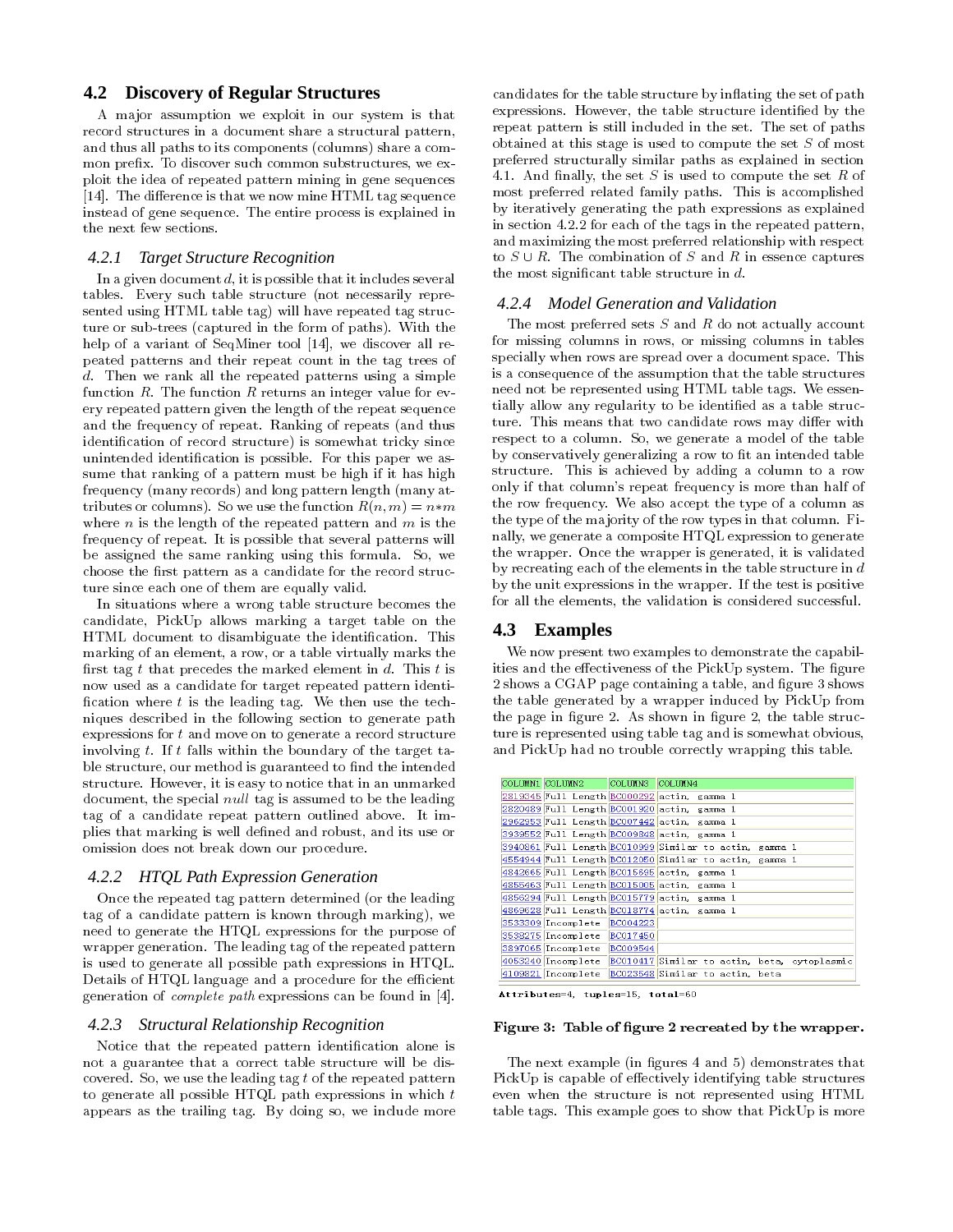versatile than XWrap, Island Wrapper and AutoWrapper in identifying and wrapping table structures.



Figure 4: List of books on humans represented using loose table structures without table tags.



Figure 5: Faithful recreation of the books table in figure 4 by the wrapper generated by PickUp.

#### 5. **COMPOSITE WRAPPERS**

Our over arching goal for PickUp is to be able to generate a wrapper that can iterate over the rows of an HTML table and navigate to the next page pointed to by one of the cells so that users do not need to simulate the iteration manually. This can be achieved in two principal ways. Hyperlinks can be identified automatically if all the links are of interest, or by letting the users mark a column on the generated wrapper output that contains a hyper link in order to avoid the generation of uninteresting wrappers. Once identified, the same technology as applied in the current page may be applied to identify tables in the subsequent pages. The result would be something similar to a nested table.

However, in the context of web documents, nesting can be indefinite and hence termination remain a serious issue. In our implementation, we require that the users specify a depth of nesting for the wrapper. For any depth  $n$ , PickUp will only extract data corresponding to links that are nested  $n$  levels deep. We also allow users to choose the set of interesting hyperlinks for extraction. The default is the set of all hyperlinks in the document.

The figures 6 and 7 show the idea behind the composite wrapper generation for depth  $n = 1$ . Notice that the links in figure 6 are chased and the table in the page pointed to by the link is extracted and inserted in the cells as shown in figure 7.



Figure 6: NCBI journals database page with links to subsequent pages.



Figure 7: Nested table of depth 1 extracted from the page in figure 6 using a wrapper generated by PickUp.

### 6. SUMMARY

In this paper we explored a new technique for automatic wrapper generation for table structured data in semi-structured documents. The approach relies on several key ingredients - a formal model of path expression based characterization of tables, repeated pattern discovery and reconstruction of table structures from fragmented path expressions using a preference relationship. We believe we have intuitively demonstrated through experiments and examples that our method is more effective and robust than the leading systems that generate wrappers for table structures in automatic ways.

Due to space limitations, we could not discuss many technical details. An extended version of this paper [5] will contain all the algorithms and a detailed description of our